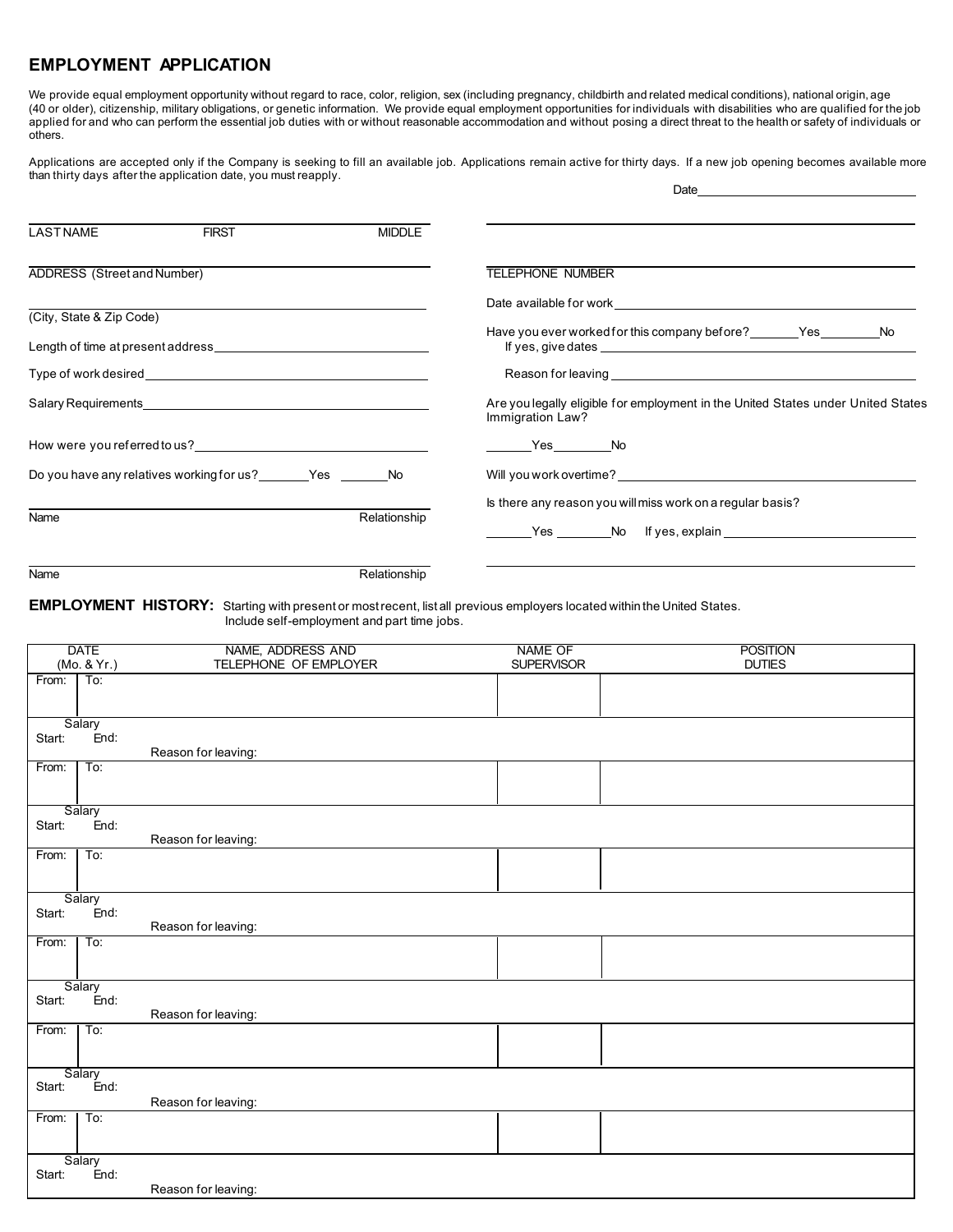|                            | If presently employed, may we contact your employer? __________Yes______________No                                                                                                                                                                                                       |  |                                |                                   |                                    |  |
|----------------------------|------------------------------------------------------------------------------------------------------------------------------------------------------------------------------------------------------------------------------------------------------------------------------------------|--|--------------------------------|-----------------------------------|------------------------------------|--|
|                            | If presently employed, why do you wish to change jobs?                                                                                                                                                                                                                                   |  |                                |                                   |                                    |  |
| <b>ATTENDANCE</b>          | How much time have you lost from work or school during each of the past THREE years?                                                                                                                                                                                                     |  |                                |                                   |                                    |  |
| <b>YEAR</b>                | NO. OF DAYS                                                                                                                                                                                                                                                                              |  |                                |                                   |                                    |  |
| <b>YEAR</b>                | NO. OF DAYS                                                                                                                                                                                                                                                                              |  |                                |                                   |                                    |  |
| <b>YEAR</b>                | NO. OF DAYS                                                                                                                                                                                                                                                                              |  |                                |                                   |                                    |  |
|                            | Is there any reason you will miss work on a regular basis?<br><u> Word Steen Mondial News, explain<br/> Word Step Andreas News, explain<br/> Words, explain<br/> Words, explain<br/> Words, explain<br/> Note Associated Andreas News, explain<br/> Note A</u>                           |  |                                |                                   |                                    |  |
|                            |                                                                                                                                                                                                                                                                                          |  |                                |                                   |                                    |  |
| <b>GENERAL INFORMATION</b> |                                                                                                                                                                                                                                                                                          |  |                                |                                   |                                    |  |
|                            | Type of Discharge: the contract of the contract of the contract of the contract of the contract of the contract of the contract of the contract of the contract of the contract of the contract of the contract of the contrac                                                           |  |                                | Are you a Vietnam Veteran? Yes No |                                    |  |
|                            |                                                                                                                                                                                                                                                                                          |  |                                |                                   |                                    |  |
|                            | HAVE YOU EVER: Been convicted of a crime or plead guilty to a crime? ________Yes_________No<br>If yes, please explain below. A conviction or guilty plea will not necessarily bar employment, but may be considered insofar as it<br>relates to the fitness to perform a particular job. |  |                                |                                   |                                    |  |
| <b>DATE</b><br>(Mo. & Yr.) | Identify Law Enforcement Agency Involved<br>Name of Agency - City and State                                                                                                                                                                                                              |  | What were you<br>charged with? |                                   | <b>SENTENCE</b><br><b>RECEIVED</b> |  |
|                            |                                                                                                                                                                                                                                                                                          |  |                                |                                   |                                    |  |
|                            |                                                                                                                                                                                                                                                                                          |  |                                |                                   |                                    |  |
|                            |                                                                                                                                                                                                                                                                                          |  |                                |                                   |                                    |  |
| Education                  | Name & Location of School                                                                                                                                                                                                                                                                |  | No. Years                      | Graduate?                         | Courses/Degrees                    |  |
| Elementary School          |                                                                                                                                                                                                                                                                                          |  |                                | Yes No<br>Date:                   |                                    |  |
| <b>High School</b>         |                                                                                                                                                                                                                                                                                          |  |                                | $Yes$ No<br>Date:                 |                                    |  |

| College                              |  | <b>No</b><br>Yes<br>Date: |  |
|--------------------------------------|--|---------------------------|--|
| Trade, Business or<br>other Training |  | <b>No</b><br>Yes<br>Date: |  |
|                                      |  |                           |  |

Special Skills or Aptitudes:

## **PERSONAL REFERENCES**

**(No former employers or relatives)**

| <b>Name and Occupation</b> | Address | Telephone |
|----------------------------|---------|-----------|
|                            |         |           |
|                            |         |           |
|                            |         |           |

Persons hired in certain job classifications are required to undergo a post job offer physical examination, and all persons offered employment by the Company are required to undergo a drug screen before beginning work for the Company. Any offer of employment for these jobs is conditioned upon satisfactory completion of the physical examination and drug test. Are you willing to undergo a physical examination and drug test if you are offered employment with the Company?